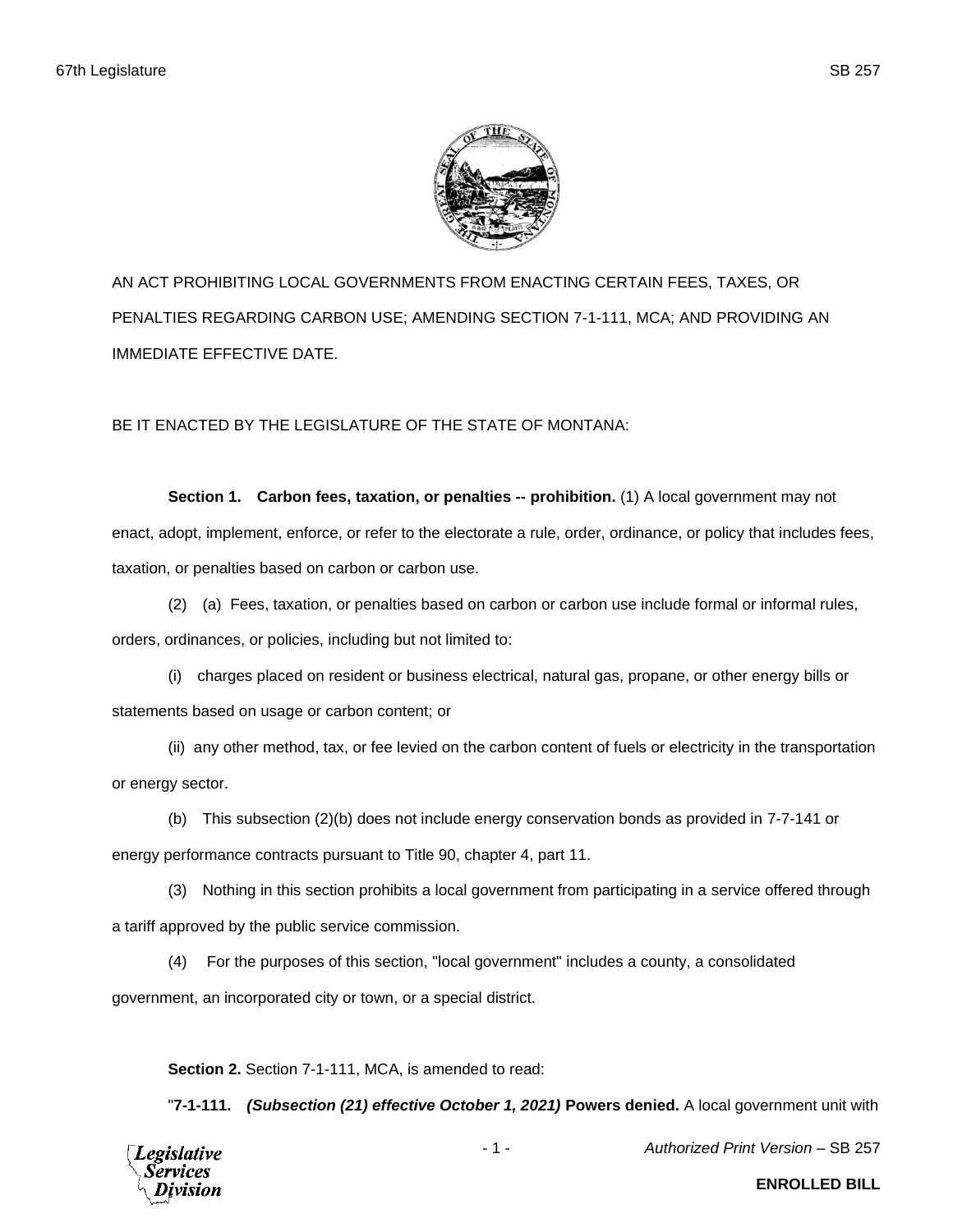self-government powers is prohibited from exercising the following:

(1) any power that applies to or affects any private or civil relationship, except as an incident to the exercise of an independent self-government power;

(2) any power that applies to or affects the provisions of 7-33-4128 or Title 39, except that subject to those provisions, it may exercise any power of a public employer with regard to its employees;

(3) any power that applies to or affects the public school system, except that a local unit may impose an assessment reasonably related to the cost of any service or special benefit provided by the unit and shall exercise any power that it is required by law to exercise regarding the public school system;

(4) any power that prohibits the grant or denial of a certificate of compliance or a certificate of public convenience and necessity pursuant to Title 69, chapter 12;

(5) any power that establishes a rate or price otherwise determined by a state agency;

(6) any power that applies to or affects any determination of the department of environmental quality with regard to any mining plan, permit, or contract;

(7) any power that applies to or affects any determination by the department of environmental quality with regard to a certificate of compliance;

(8) any power that defines as an offense conduct made criminal by state statute, that defines an offense as a felony, or that fixes the penalty or sentence for a misdemeanor in excess of a fine of \$500, 6 months' imprisonment, or both, except as specifically authorized by statute;

(9) any power that applies to or affects the right to keep or bear arms;

(10) any power that applies to or affects a public employee's pension or retirement rights as established by state law, except that a local government may establish additional pension or retirement systems;

(11) any power that applies to or affects the standards of professional or occupational competence established pursuant to Title 37 as prerequisites to the carrying on of a profession or occupation;

(12) except as provided in 7-3-1105, 7-3-1222, or 7-31-4110, any power that applies to or affects Title 75, chapter 7, part 1, or Title 87;

(13) any power that applies to or affects landlords, as defined in 70-24-103, when that power is intended to license landlords or to regulate their activities with regard to tenants beyond what is provided in Title



- 2 - *Authorized Print Version* – SB 257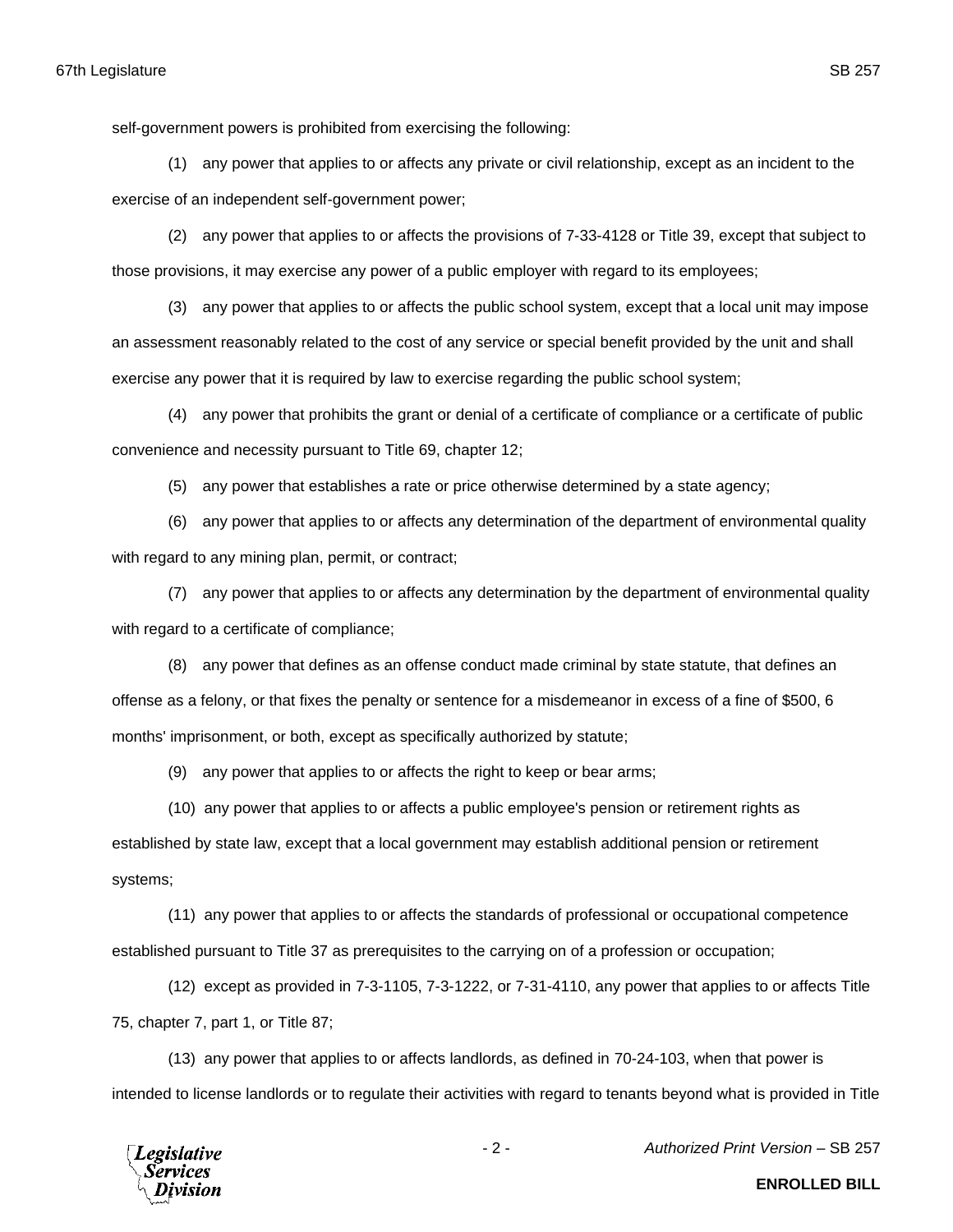67th Legislature SB 257

70, chapters 24 and 25. This subsection is not intended to restrict a local government's ability to require landlords to comply with ordinances or provisions that are applicable to all other businesses or residences within the local government's jurisdiction.

(14) subject to 7-32-4304, any power to enact ordinances prohibiting or penalizing vagrancy;

(15) subject to 80-10-110, any power to regulate the registration, packaging, labeling, sale, storage, distribution, use, or application of commercial fertilizers or soil amendments, except that a local government may enter into a cooperative agreement with the department of agriculture concerning the use and application of commercial fertilizers or soil amendments. This subsection is not intended to prevent or restrict a local government from adopting or implementing zoning regulations or fire codes governing the physical location or siting of fertilizer manufacturing, storage, and sales facilities.

(16) subject to 80-5-136(10), any power to regulate the cultivation, harvesting, production, processing, sale, storage, transportation, distribution, possession, use, and planting of agricultural seeds or vegetable seeds as defined in 80-5-120. This subsection is not intended to prevent or restrict a local government from adopting or implementing zoning regulations or building codes governing the physical location or siting of agricultural or vegetable seed production, processing, storage, sales, marketing, transportation, or distribution facilities.

(17) any power that prohibits the operation of a mobile amateur radio station from a motor vehicle, including while the vehicle is in motion, that is operated by a person who holds an unrevoked and unexpired official amateur radio station license and operator's license, "technician" or higher class, issued by the federal communications commission of the United States;

(18) subject to 76-2-240 and 76-2-340, any power that prevents the erection of an amateur radio antenna at heights and dimensions sufficient to accommodate amateur radio service communications by a person who holds an unrevoked and unexpired official amateur radio station license and operator's license, "technician" or higher class, issued by the federal communications commission of the United States;

(19) any power to require a fee and a permit for the movement of a vehicle, combination of vehicles, load, object, or other thing of a size exceeding the maximum specified in 61-10-101 through 61-10-104 on a highway that is under the jurisdiction of an entity other than the local government unit;

(20) any power to enact an ordinance governing the private use of an unmanned aerial vehicle in

**Legislative** Services

- 3 - *Authorized Print Version* – SB 257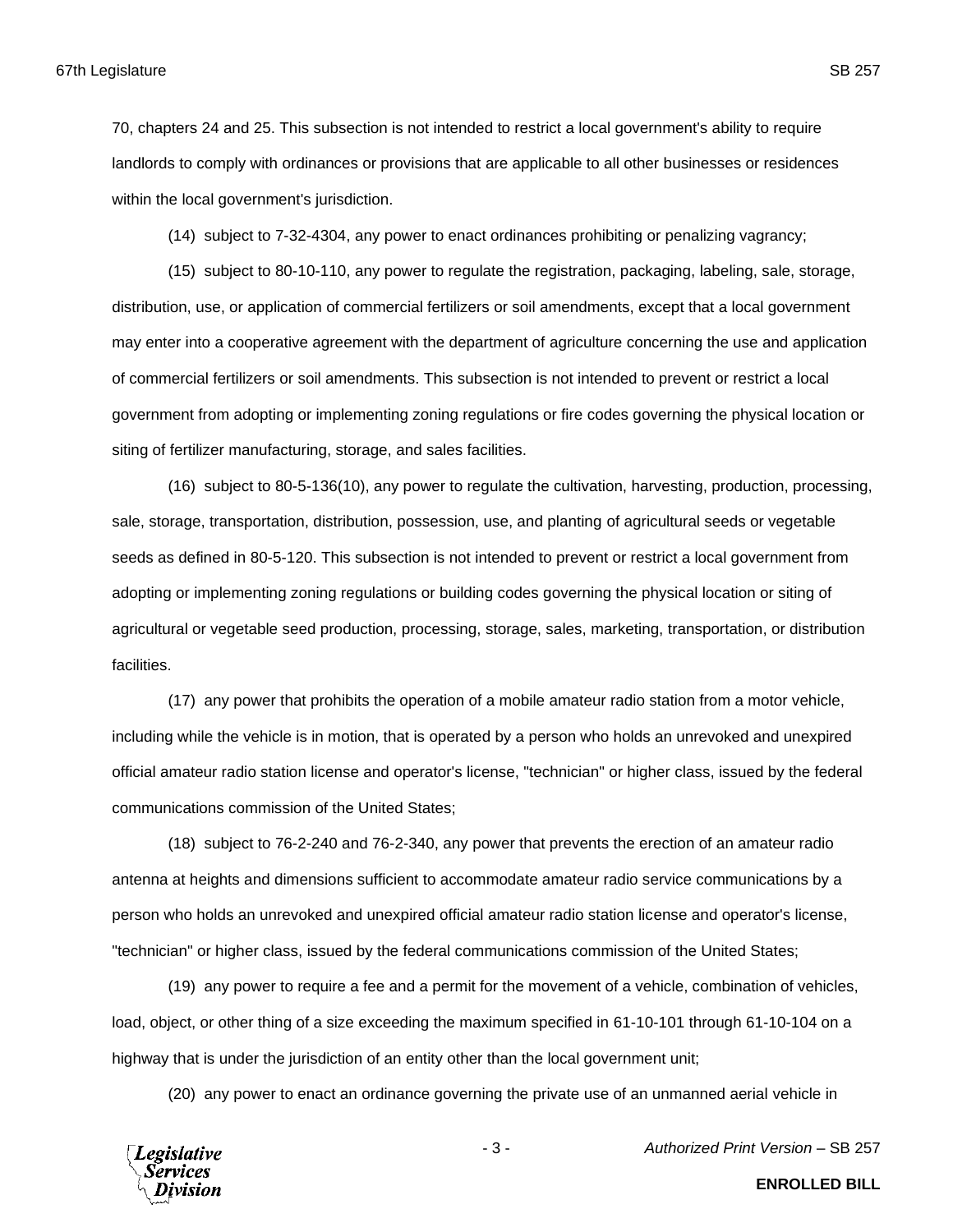relation to a wildfire;

(21) any power to prohibit completely adult-use providers, adult-use marijuana-infused products providers, and adult-use dispensaries from being located within the jurisdiction of the local government except as allowed in Title 16, chapter 12; and

(22) any power that provides for fees, taxation, or penalties based on carbon or carbon use in accordance with [section 1]."

**Section 3. Codification instruction.** [Section 1] is intended to be codified as an integral part of Title 7, and the provisions of Title 7 apply to [section 1].

**Section 4. Effective date.** [This act] is effective on passage and approval.

- END -

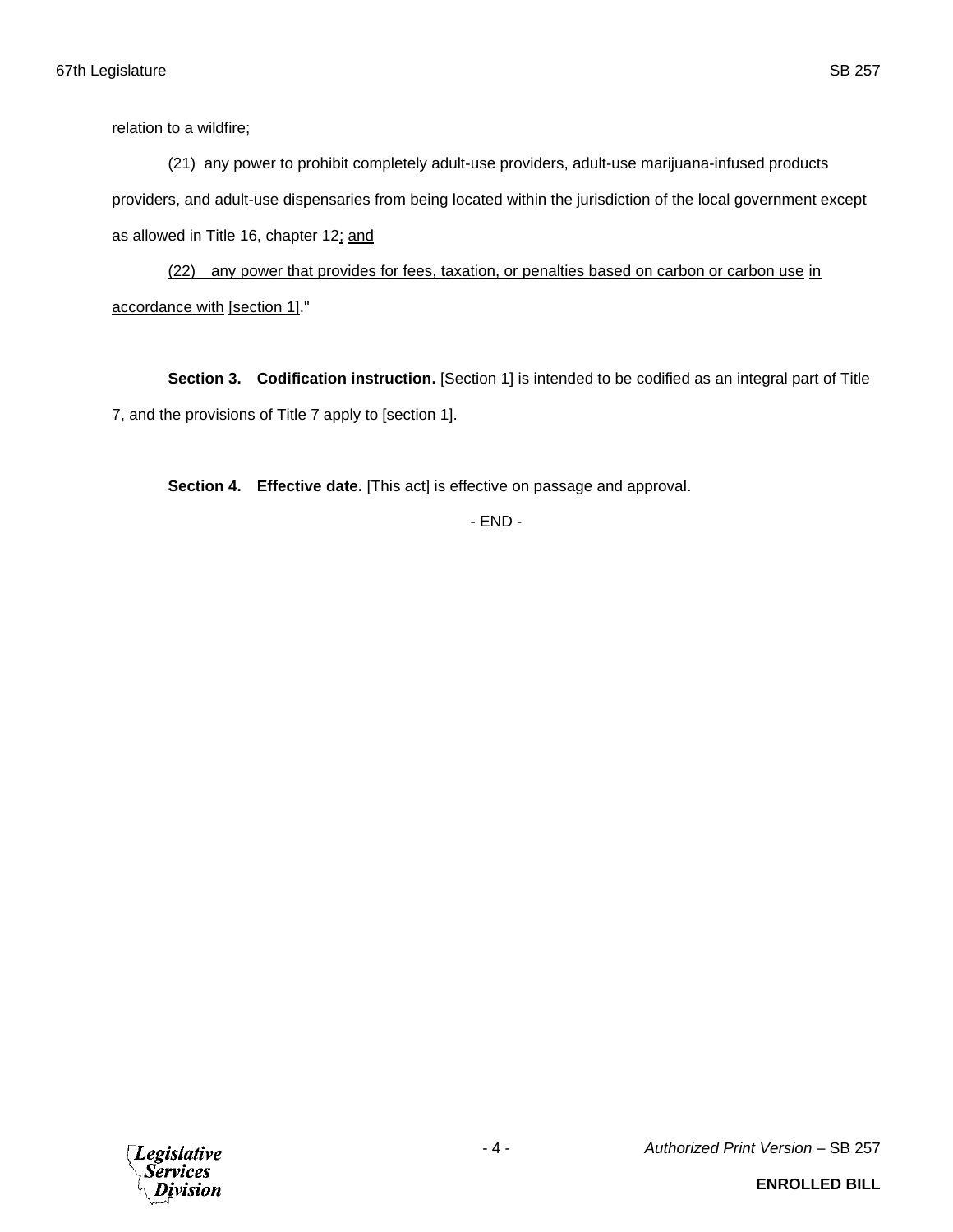I hereby certify that the within bill,

SB 257, originated in the Senate.

Secretary of the Senate

President of the Senate

| Signed this | uav    |
|-------------|--------|
|             | 111'11 |
| $\Omega$    |        |

\_\_\_\_\_\_\_\_\_\_\_\_\_\_\_\_\_\_\_\_\_\_\_\_\_\_\_\_\_\_\_\_\_\_\_\_\_\_\_\_\_\_\_

\_\_\_\_\_\_\_\_\_\_\_\_\_\_\_\_\_\_\_\_\_\_\_\_\_\_\_\_\_\_\_\_\_\_\_\_\_\_\_\_\_\_\_

Speaker of the House

| Signed this |  |
|-------------|--|
| $\Omega$    |  |

\_\_\_\_\_\_\_\_\_\_\_\_\_\_\_\_\_\_\_\_\_\_\_\_\_\_\_\_\_\_\_\_\_\_\_\_\_\_\_\_\_\_\_